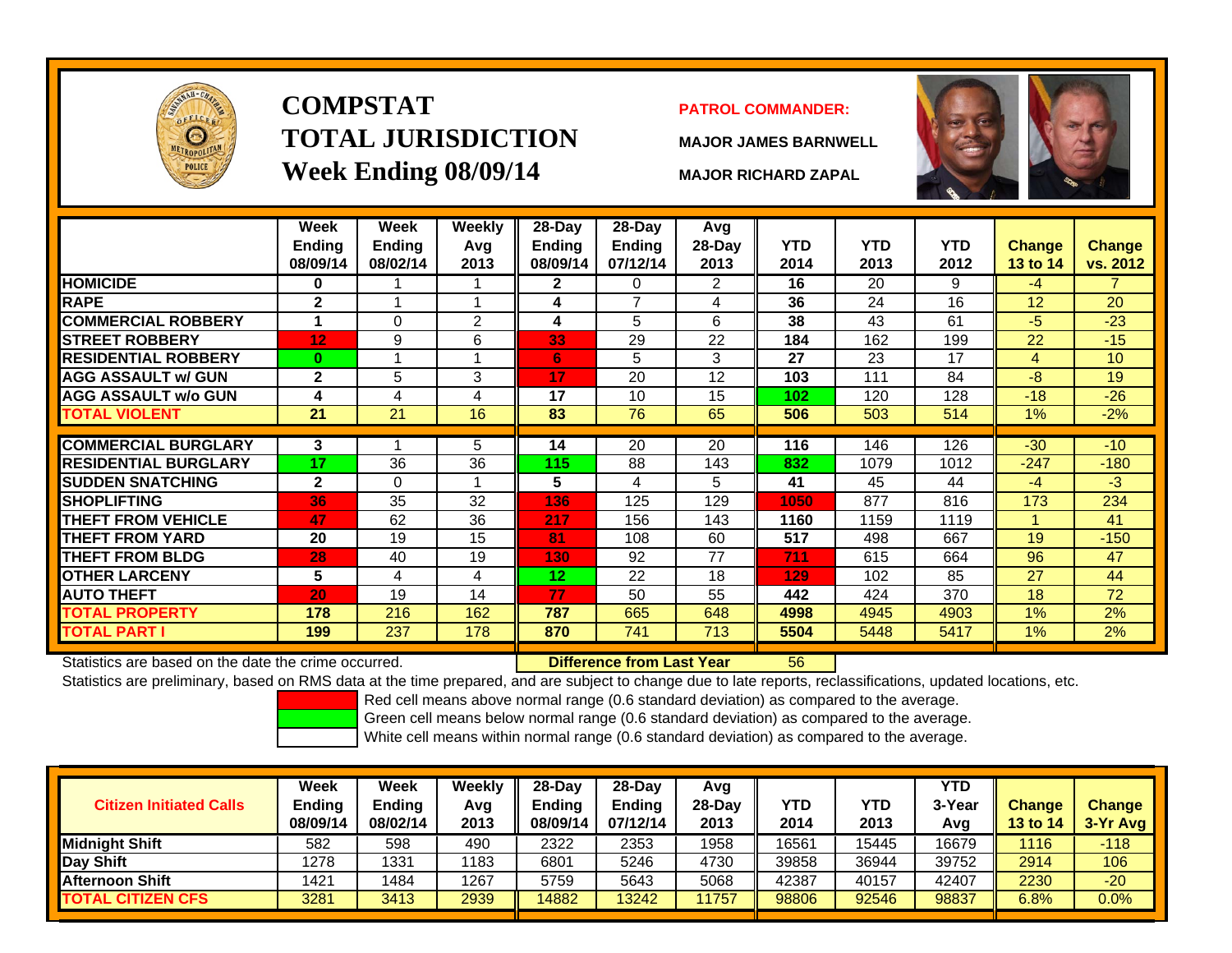

# **COMPSTATWEST CHATHAM PRECINCTWeek Ending 08/09/14**

**PRECINCT COMMANDER:**



**CAPT. CHARLES HALL**

|                             | Week<br><b>Ending</b><br>08/09/14 | Week<br>Ending<br>08/02/14 | Weekly<br>Avg<br>2013 | 28-Day<br>Ending<br>08/09/14 | $28-Day$<br><b>Ending</b><br>07/12/14 | Avg<br>$28-Day$<br>2013 | <b>YTD</b><br>2014 | <b>YTD</b><br>2013 | <b>YTD</b><br>2012 | <b>Change</b><br>13 to 14 | <b>Change</b><br>vs. 2012 |
|-----------------------------|-----------------------------------|----------------------------|-----------------------|------------------------------|---------------------------------------|-------------------------|--------------------|--------------------|--------------------|---------------------------|---------------------------|
| <b>HOMICIDE</b>             | 0                                 | 0                          | 0                     | $\mathbf{0}$                 | 0                                     | $\Omega$                | 0                  | 2                  | 0                  | $-2$                      | 0                         |
| <b>RAPE</b>                 |                                   |                            | $\Omega$              | $\mathbf{2}$                 | $\overline{2}$                        |                         | 10                 | 6                  | 4                  | 4                         | 6                         |
| <b>COMMERCIAL ROBBERY</b>   | $\bf{0}$                          | $\Omega$                   | $\Omega$              | $\bf{0}$                     |                                       |                         | 5                  | 4                  | 13                 | и                         | $-8$                      |
| <b>STREET ROBBERY</b>       | 4                                 | $\Omega$                   | $\Omega$              | 7                            | 2                                     | 2                       | 19                 | 15                 | 27                 | 4                         | $-8$                      |
| <b>RESIDENTIAL ROBBERY</b>  | $\bf{0}$                          | $\Omega$                   | $\Omega$              |                              | $\Omega$                              |                         | 8                  | 5                  |                    | 3                         | $\overline{7}$            |
| <b>AGG ASSAULT w/ GUN</b>   |                                   | $\Omega$                   | 0                     | 1                            | 3                                     |                         | 9                  | 11                 | 9                  | $-2$                      | $\mathbf{0}$              |
| <b>AGG ASSAULT w/o GUN</b>  | $\bf{0}$                          | $\Omega$                   |                       |                              |                                       | 3                       | 12 <sub>2</sub>    | 19                 | 19                 | $-7$                      | $-7$                      |
| <b>TOTAL VIOLENT</b>        | 6                                 | -4                         | $\overline{2}$        | 12                           | 9                                     | 8                       | 63                 | 62                 | 73                 | 2%                        | $-14%$                    |
|                             |                                   |                            |                       |                              |                                       |                         |                    |                    |                    |                           |                           |
| <b>COMMERCIAL BURGLARY</b>  | $\bf{0}$                          | $\Omega$                   |                       | 3                            | 6                                     | 2                       | 25                 | 17                 | 12                 | 8                         | 13                        |
| <b>RESIDENTIAL BURGLARY</b> | $\overline{2}$                    | 6                          | 6                     | 28                           | 17                                    | 25                      | 156                | 175                | 159                | $-19$                     | $-3$                      |
| <b>SUDDEN SNATCHING</b>     | $\bf{0}$                          | $\Omega$                   | $\Omega$              | 1                            |                                       | $\Omega$                | 4                  | $\Omega$           | 5                  | 4                         | $-1$                      |
| <b>SHOPLIFTING</b>          | 4                                 | 4                          | 3                     | 18                           | 32                                    | 12                      | 161                | 88                 | 72                 | 73                        | 89                        |
| <b>THEFT FROM VEHICLE</b>   | 3                                 | 11                         | 5                     | 24                           | 21                                    | 21                      | 185                | 158                | 140                | 27                        | 45                        |
| <b>THEFT FROM YARD</b>      | $\mathbf 2$                       | 3                          | 2                     | 11                           | 14                                    | 8                       | 83                 | 62                 | 108                | 21                        | $-25$                     |
| <b>THEFT FROM BLDG</b>      | 3                                 | 4                          | 3                     | 13                           | 18                                    | 11                      | 122                | 80                 | 110                | 42                        | 12                        |
| <b>OTHER LARCENY</b>        |                                   |                            |                       | $\mathbf{2}$                 |                                       | 2                       | 22                 | 8                  | 16                 | 14                        | 6                         |
| <b>AUTO THEFT</b>           | $\mathbf{2}$                      | 5                          | 2                     | 17                           | 8                                     | 9                       | 82                 | 59                 | 49                 | 23                        | 33                        |
| <b>TOTAL PROPERTY</b>       | 17                                | 34                         | 23                    | 117                          | 118                                   | 91                      | 840                | 647                | 671                | 30%                       | 25%                       |
| TOTAL PART I                | 23                                | 35                         | 25                    | 129                          | 127                                   | 99                      | 903                | 709                | 744                | 27%                       | 21%                       |

Statistics are based on the date the crime occurred. **Difference from Last Year** 

194

Statistics are preliminary, based on RMS data at the time prepared, and are subject to change due to late reports, reclassifications, updated locations, etc.

Red cell means above normal range (0.6 standard deviation) as compared to the average.

Green cell means below normal range (0.6 standard deviation) as compared to the average.

| <b>Citizen Initiated Calls</b> | Week<br><b>Ending</b><br>08/09/14 | <b>Week</b><br><b>Ending</b><br>08/02/14 | Weekly<br>Avg<br>2013 | $28-Day$<br><b>Ending</b><br>08/09/14 | 28-Dav<br><b>Ending</b><br>07/12/14 | Avg<br>28-Day<br>2013 | YTD<br>2014 | YTD<br>2013 | <b>YTD</b><br>3-Year<br>Avg | <b>Change</b><br>13 to 14 | <b>Change</b><br>3-Yr Avg |
|--------------------------------|-----------------------------------|------------------------------------------|-----------------------|---------------------------------------|-------------------------------------|-----------------------|-------------|-------------|-----------------------------|---------------------------|---------------------------|
| <b>Midnight Shift</b>          | 120                               | 124                                      | 97                    | 464                                   | 457                                 | 389                   | 3286        | 3024        | 3309                        | 262                       | $-23$                     |
| Day Shift                      | 230                               | 283                                      | 242                   | 2663                                  | 1096                                | 967                   | 8156        | 7628        | 8058                        | 528                       | 98                        |
| <b>Afternoon Shift</b>         | 299                               | 300                                      | 259                   | 1176                                  | 1068                                | 1036                  | 8899        | 8203        | 8683                        | 696                       | 216                       |
| <b>TOTAL CITIZEN CFS</b>       | 649                               | 649                                      | 598                   | 4303                                  | 2621                                | 2392                  | 20341       | 18855       | 20050                       | 7.9%                      | .4%                       |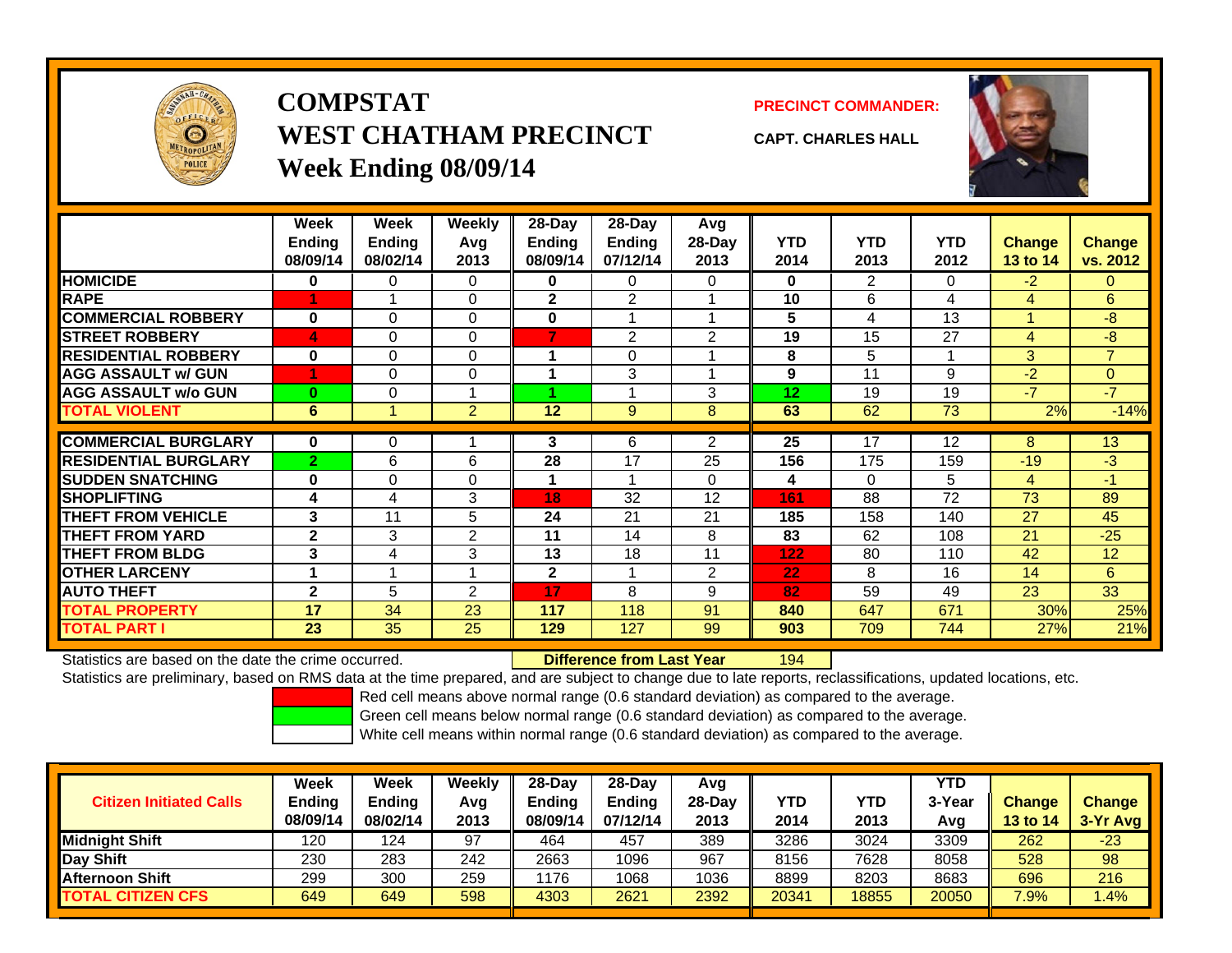

# **COMPSTATDOWNTOWN PRECINCTWeek Ending 08/09/14**

**PRECINCT COMMANDER:**

**CAPT. BEN HERRON**



|                             | Week<br><b>Ending</b><br>08/09/14 | Week<br><b>Ending</b><br>08/02/14 | Weekly<br>Avq<br>2013 | 28-Day<br><b>Ending</b><br>08/09/14 | 28-Day<br><b>Ending</b><br>07/12/14 | Avg<br>28-Day<br>2013 | <b>YTD</b><br>2014      | <b>YTD</b><br>2013 | <b>YTD</b><br>2012 | <b>Change</b><br>13 to 14 | <b>Change</b><br>vs. 2012 |
|-----------------------------|-----------------------------------|-----------------------------------|-----------------------|-------------------------------------|-------------------------------------|-----------------------|-------------------------|--------------------|--------------------|---------------------------|---------------------------|
| <b>HOMICIDE</b>             | 0                                 | $\Omega$                          | 0                     | 0                                   | 0                                   |                       | $\overline{\mathbf{2}}$ | $\overline{7}$     | $\overline{2}$     | $-5$                      | $\Omega$                  |
| <b>RAPE</b>                 | $\bf{0}$                          | $\Omega$                          | 0                     | $\bf{0}$                            | $\overline{2}$                      |                       | 6                       | 6                  | 4                  | $\Omega$                  | $\overline{2}$            |
| <b>COMMERCIAL ROBBERY</b>   | $\bf{0}$                          | 0                                 | 0                     | 0                                   | $\Omega$                            |                       | 4                       | 8                  | 6                  | $-4$                      | $-2$                      |
| <b>STREET ROBBERY</b>       | 3                                 | 4                                 | $\overline{2}$        | 9                                   | 10                                  | 8                     | 46                      | 63                 | 60                 | $-17$                     | $-14$                     |
| <b>RESIDENTIAL ROBBERY</b>  | $\bf{0}$                          | 0                                 | 0                     | 0                                   |                                     |                       |                         | 5                  | 2                  | $-4$                      | $-1$                      |
| <b>AGG ASSAULT w/ GUN</b>   | $\bf{0}$                          |                                   |                       | 4                                   | 3                                   | 3                     | 20                      | 29                 | 14                 | $-9$                      | 6                         |
| <b>AGG ASSAULT w/o GUN</b>  |                                   | $\Omega$                          |                       | $\overline{2}$                      |                                     | 4                     | 24                      | 27                 | 41                 | $-3$                      | $-17$                     |
| <b>TOTAL VIOLENT</b>        | 4                                 | 5                                 | 4                     | 15                                  | 17                                  | 18                    | 103                     | 145                | 129                | $-29%$                    | $-20%$                    |
|                             |                                   |                                   |                       |                                     |                                     |                       |                         |                    |                    |                           |                           |
| <b>COMMERCIAL BURGLARY</b>  |                                   | 0                                 |                       | 3                                   | 3                                   | 3                     | 22                      | 17                 | 20                 | 5                         | $\overline{2}$            |
| <b>RESIDENTIAL BURGLARY</b> | $\mathbf{2}$                      |                                   | 3                     | 6.                                  | 10                                  | 13                    | 65                      | 108                | 96                 | $-43$                     | $-31$                     |
| <b>SUDDEN SNATCHING</b>     | $\bf{0}$                          | $\Omega$                          |                       |                                     | 2                                   | $\overline{2}$        | 14                      | 25                 | 22                 | $-11$                     | $-8$                      |
| <b>SHOPLIFTING</b>          | 7                                 | 4                                 | 4                     | 15                                  | 18                                  | 17                    | 143                     | 114                | 85                 | 29                        | 58                        |
| <b>THEFT FROM VEHICLE</b>   | 14                                | 12                                | $\overline{ }$        | 68                                  | 47                                  | 29                    | 318                     | 240                | 221                | 78                        | 97                        |
| <b>THEFT FROM YARD</b>      | 6                                 | 6                                 | 4                     | 27                                  | 27                                  | 18                    | 141                     | 158                | 146                | $-17$                     | $-5$                      |
| <b>THEFT FROM BLDG</b>      | 6                                 | 9                                 | 4                     | 32                                  | 18                                  | 15                    | 163                     | 114                | 147                | 49                        | 16                        |
| <b>OTHER LARCENY</b>        | $\overline{2}$                    |                                   |                       | 5                                   | 6                                   | 4                     | 34                      | 29                 | 17                 | 5                         | 17                        |
| <b>AUTO THEFT</b>           | 3                                 | 6                                 | $\overline{2}$        | 19                                  | 7                                   | 9                     | 79                      | 72                 | 60                 | $\overline{7}$            | 19                        |
| <b>TOTAL PROPERTY</b>       | 41                                | 39                                | 27                    | 176                                 | 138                                 | 110                   | 979                     | 877                | 814                | 12%                       | 20%                       |
| <b>TOTAL PART I</b>         | 45                                | 44                                | 32                    | 191                                 | 155                                 | 128                   | 1082                    | 1022               | 943                | 6%                        | 15%                       |

Statistics are based on the date the crime occurred. **Difference from Last Year** 

Statistics are preliminary, based on RMS data at the time prepared, and are subject to change due to late reports, reclassifications, updated locations, etc.

60

Red cell means above normal range (0.6 standard deviation) as compared to the average.

Green cell means below normal range (0.6 standard deviation) as compared to the average.

| <b>Citizen Initiated Calls</b> | Week<br><b>Ending</b><br>08/09/14 | <b>Week</b><br>Ending<br>08/02/14 | Weekly<br>Avg<br>2013 | $28-Day$<br>Ending<br>08/09/14 | $28$ -Day<br><b>Ending</b><br>07/12/14 | Avg<br>28-Dav<br>2013 | YTD<br>2014 | <b>YTD</b><br>2013 | YTD<br>3-Year<br>Avg | <b>Change</b><br><b>13 to 14</b> | <b>Change</b><br>$3-Yr$ Avg |
|--------------------------------|-----------------------------------|-----------------------------------|-----------------------|--------------------------------|----------------------------------------|-----------------------|-------------|--------------------|----------------------|----------------------------------|-----------------------------|
| <b>Midnight Shift</b>          | 115                               | 110                               | 107                   | 445                            | 461                                    | 428                   | 3635        | 3442               | 3699                 | 193                              | -64                         |
| Day Shift                      | 220                               | 254                               | 208                   | 936                            | 944                                    | 832                   | 6907        | 6560               | 6923                 | 347                              | $-16$                       |
| <b>Afternoon Shift</b>         | 268                               | 246                               | 226                   | 1073                           | 1068                                   | 905                   | 7726        | 7225               | 7538                 | 501                              | 188                         |
| <b>TOTAL CITIZEN CFS</b>       | 603                               | 610                               | 541                   | 2454                           | 2473                                   | 2165                  | 18268       | 17227              | 8161                 | 6.0%                             | 0.6%                        |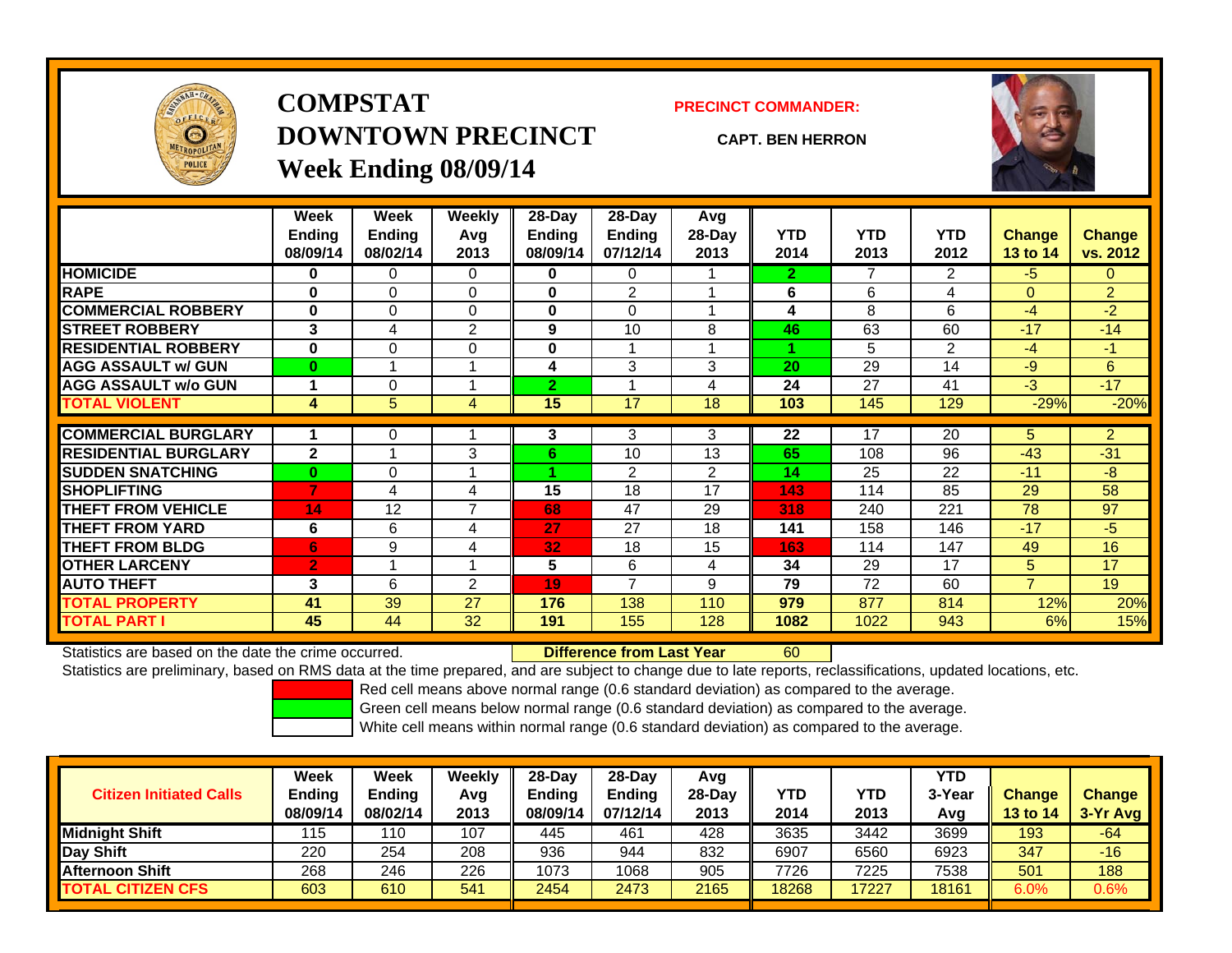

# **COMPSTATCENTRAL PRECINCT CAPT. DEVONN ADAMSWeek Ending 08/09/14**

**PRECINCT COMMANDER:**



|                             | Week<br><b>Ending</b><br>08/09/14 | Week<br><b>Ending</b><br>08/02/14 | <b>Weekly</b><br>Avq<br>2013 | 28-Day<br>Ending<br>08/09/14 | 28-Day<br><b>Ending</b><br>07/12/14 | Avg<br>28-Day<br>2013 | <b>YTD</b><br>2014 | <b>YTD</b><br>2013 | <b>YTD</b><br>2012 | <b>Change</b><br>13 to 14 | Change<br>vs. 2012 |
|-----------------------------|-----------------------------------|-----------------------------------|------------------------------|------------------------------|-------------------------------------|-----------------------|--------------------|--------------------|--------------------|---------------------------|--------------------|
| <b>HOMICIDE</b>             | 0                                 |                                   | 0                            | $\mathbf{2}$                 | 0                                   |                       | 11                 | 6                  | 5                  | 5                         | 6.                 |
| <b>RAPE</b>                 | 0                                 | 0                                 | $\Omega$                     | $\bf{0}$                     |                                     | 0                     | 7                  | 5                  |                    | $\overline{2}$            | 6                  |
| <b>COMMERCIAL ROBBERY</b>   |                                   | 0                                 | 0                            | $\mathbf{2}$                 |                                     |                       | 11                 | 10                 | 9                  |                           | $\overline{2}$     |
| <b>STREET ROBBERY</b>       | $\bf{0}$                          |                                   |                              | 4                            | 12                                  | 5                     | 63                 | 38                 | 49                 | 25                        | 14                 |
| <b>RESIDENTIAL ROBBERY</b>  | $\bf{0}$                          | 0                                 | 0                            |                              | 2                                   |                       | 4                  | $\overline{4}$     | 3                  | $\mathbf{0}$              |                    |
| <b>AGG ASSAULT w/ GUN</b>   | 1                                 | 2                                 |                              | 8                            | 9                                   | 4                     | 44                 | 35                 | 31                 | 9                         | 13                 |
| <b>AGG ASSAULT w/o GUN</b>  | $\overline{2}$                    |                                   |                              | 8                            | 3                                   | 4                     | 30                 | 38                 | 28                 | $-8$                      | $\overline{2}$     |
| <b>TOTAL VIOLENT</b>        | 4                                 | 5                                 | 4                            | 25                           | 28                                  | 17                    | 170                | 136                | 126                | 25%                       | 35%                |
|                             |                                   |                                   |                              |                              |                                     |                       |                    |                    |                    |                           |                    |
| <b>COMMERCIAL BURGLARY</b>  | 1                                 | 0                                 | 2                            |                              | 4                                   |                       | 24                 | 49                 | 27                 | $-25$                     | $-3$               |
| <b>RESIDENTIAL BURGLARY</b> | 5                                 | 13                                | 9                            | 30                           | 24                                  | 37                    | 253                | 272                | 291                | $-19$                     | $-38$              |
| <b>ISUDDEN SNATCHING</b>    |                                   | 0                                 | 0                            | $\mathbf{2}$                 |                                     |                       | 7                  | 7                  | 7                  | $\Omega$                  | $\overline{0}$     |
| <b>SHOPLIFTING</b>          | 1                                 |                                   | 2                            | 5                            | 10                                  | 8                     | 62                 | 60                 | 21                 | $\overline{2}$            | 41                 |
| <b>THEFT FROM VEHICLE</b>   | 10                                | 16                                | 9                            | 43                           | 40                                  | 36                    | 268                | 274                | 272                | $-6$                      | $-4$               |
| <b>THEFT FROM YARD</b>      | 4                                 | 4                                 | 4                            | 17                           | 31                                  | 16                    | 131                | 125                | 178                | 6                         | $-47$              |
| <b>THEFT FROM BLDG</b>      |                                   | 12                                | 4                            | 33                           | 18                                  | 17                    | 150                | 130                | 116                | 20                        | 34                 |
| <b>OTHER LARCENY</b>        | 1                                 | 0                                 |                              |                              | 5                                   | 4                     | 19                 | 15                 | 11                 | 4                         | 8                  |
| <b>AUTO THEFT</b>           | 7                                 | 4                                 | 4                            | 18                           | 18                                  | 17                    | 145                | 124                | 89                 | 21                        | 56                 |
| <b>TOTAL PROPERTY</b>       | 37                                | 50                                | 35                           | 150                          | 151                                 | 142                   | 1059               | 1056               | 1012               | 0%                        | 5%                 |
| <b>TOTAL PART I</b>         | 41                                | 55                                | 40                           | 175                          | 179                                 | 159                   | 1229               | 1192               | 1138               | 3%                        | 8%                 |

Statistics are based on the date the crime occurred. **Difference from Last Year** 

37

Statistics are preliminary, based on RMS data at the time prepared, and are subject to change due to late reports, reclassifications, updated locations, etc.

Red cell means above normal range (0.6 standard deviation) as compared to the average.

Green cell means below normal range (0.6 standard deviation) as compared to the average.

| <b>Citizen Initiated Calls</b> | Week<br><b>Ending</b><br>08/09/14 | Week<br><b>Ending</b><br>08/02/14 | Weekly<br>Avg<br>2013 | $28-Day$<br><b>Ending</b><br>08/09/14 | 28-Dav<br><b>Ending</b><br>07/12/14 | Avg<br>$28-Dav$<br>2013 | YTD<br>2014 | YTD<br>2013 | <b>YTD</b><br>3-Year<br>Avg | <b>Change</b><br>13 to 14 | <b>Change</b><br>3-Yr Avg |
|--------------------------------|-----------------------------------|-----------------------------------|-----------------------|---------------------------------------|-------------------------------------|-------------------------|-------------|-------------|-----------------------------|---------------------------|---------------------------|
| <b>Midnight Shift</b>          | 134                               | 136                               | 105                   | 520                                   | 517                                 | 419                     | 3607        | 3347        | 3631                        | 260                       | $-24$                     |
| Day Shift                      | 278                               | 251                               | 249                   | 1065                                  | 1074                                | 996                     | 8437        | 7755        | 7978                        | 682                       | 459                       |
| <b>Afternoon Shift</b>         | 301                               | 324                               | 263                   | 1185                                  | 1167                                | 1050                    | 8634        | 8381        | 8923                        | 253                       | $-289$                    |
| <b>TOTAL CITIZEN CFS</b>       | 713                               | 74.                               | 616                   | 2770                                  | 2758                                | 2465                    | 20678       | 19483       | 20531                       | 6.1%                      | $0.7\%$                   |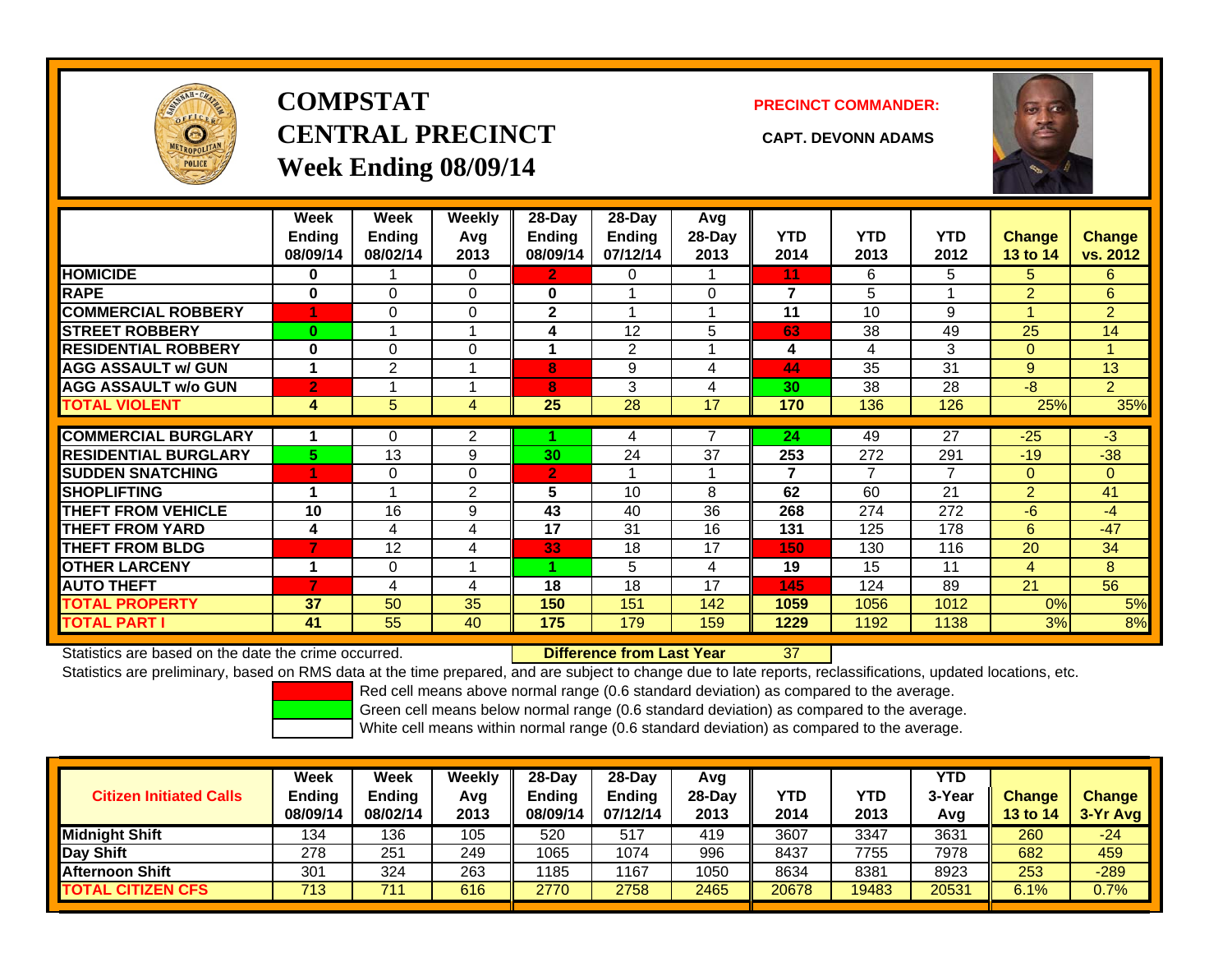

#### **COMPSTATSOUTHSIDE PRECINCT** CAPT. TERRY SHOOP **Week Ending 08/09/14**

#### **PRECINCT COMMANDER:**



|                             | Week<br><b>Ending</b><br>08/09/14 | Week<br><b>Ending</b><br>08/02/14 | Weekly<br>Avg<br>2013 | 28-Day<br><b>Ending</b><br>08/09/14 | 28-Day<br><b>Ending</b><br>07/12/14 | Avg<br>28-Day<br>2013 | <b>YTD</b><br>2014 | <b>YTD</b><br>2013 | <b>YTD</b><br>2012 | <b>Change</b><br>13 to 14 | <b>Change</b><br>vs. 2012 |
|-----------------------------|-----------------------------------|-----------------------------------|-----------------------|-------------------------------------|-------------------------------------|-----------------------|--------------------|--------------------|--------------------|---------------------------|---------------------------|
| <b>HOMICIDE</b>             | $\bf{0}$                          | $\mathbf{0}$                      | 0                     | $\bf{0}$                            | 0                                   | $\Omega$              | 0                  | 3                  | 0                  | $-3$                      | $\mathbf{0}$              |
| <b>RAPE</b>                 | $\bf{0}$                          | $\Omega$                          | 0                     |                                     | $\Omega$                            |                       | 3                  | $\overline{2}$     | 4                  |                           | $-11$                     |
| <b>COMMERCIAL ROBBERY</b>   | $\bf{0}$                          | $\Omega$                          | $\Omega$              |                                     | 3                                   | 2                     | 13                 | 12                 | 26                 |                           | $-13$                     |
| <b>STREET ROBBERY</b>       | 4                                 |                                   |                       | 8                                   | 3                                   | 3                     | 32                 | 19                 | 34                 | 13                        | $-2$                      |
| <b>RESIDENTIAL ROBBERY</b>  | 0                                 |                                   | 0                     | 3                                   |                                     |                       | 9                  | 4                  | 7                  | 5                         | $\overline{2}$            |
| <b>AGG ASSAULT w/ GUN</b>   | $\bf{0}$                          | $\Omega$                          | 0                     | 0                                   |                                     |                       | 5                  | 9                  | 9                  | $-4$                      | -4                        |
| <b>AGG ASSAULT w/o GUN</b>  | $\bf{0}$                          | 2                                 | 0                     | $\mathbf 2$                         | $\Omega$                            | $\overline{2}$        | 10 <sub>1</sub>    | 21                 | 18                 | $-11$                     | $-8$                      |
| <b>TOTAL VIOLENT</b>        | 4                                 | 4                                 | $\overline{2}$        | 15                                  | 8                                   | 10                    | 72                 | 70                 | 98                 | 3%                        | $-27%$                    |
|                             |                                   |                                   |                       |                                     |                                     |                       |                    |                    |                    |                           |                           |
| <b>COMMERCIAL BURGLARY</b>  |                                   |                                   |                       | 4                                   | $\overline{2}$                      | 4                     | 24                 | 35                 | 47                 | $-11$                     | $-23$                     |
| <b>RESIDENTIAL BURGLARY</b> | $\overline{2}$                    | 4                                 | 8                     | 14                                  | 14                                  | 31                    | 133                | 239                | 223                | $-106$                    | $-90$                     |
| <b>SUDDEN SNATCHING</b>     | и                                 | $\Omega$                          | 0                     | 4                                   | $\Omega$                            |                       | 8                  | 6                  | 7                  | $\overline{2}$            |                           |
| <b>SHOPLIFTING</b>          | 16                                | 10                                | 15                    | 48                                  | 41                                  | 58                    | 407                | 419                | 432                | $-12$                     | $-25$                     |
| <b>THEFT FROM VEHICLE</b>   | 13                                | 14                                | 7                     | 44                                  | 27                                  | 28                    | 207                | 241                | 253                | $-34$                     | $-46$                     |
| <b>THEFT FROM YARD</b>      | 5                                 | 3                                 | $\overline{2}$        | 12                                  | 14                                  | 8                     | 74                 | 68                 | 111                | 6                         | $-37$                     |
| <b>THEFT FROM BLDG</b>      | 8                                 | 9                                 | 5                     | 29                                  | 22                                  | 19                    | 130                | 168                | 162                | $-38$                     | $-32$                     |
| <b>OTHER LARCENY</b>        | $\bf{0}$                          | 2                                 |                       | 3                                   | $\overline{2}$                      | 4                     | 20                 | 29                 | 15                 | -9                        | 5                         |
| <b>AUTO THEFT</b>           | 6                                 | $\Omega$                          | $\overline{2}$        | 10                                  | 5                                   | 9                     | 58                 | 82                 | 101                | $-24$                     | $-43$                     |
| <b>TOTAL PROPERTY</b>       | 52                                | 43                                | 41                    | 165                                 | 127                                 | 163                   | 1061               | 1287               | 1351               | $-18%$                    | $-21%$                    |
| <b>TOTAL PART I</b>         | 56                                | 47                                | 43                    | 180                                 | 135                                 | 173                   | 1133               | 1357               | 1449               | $-17%$                    | $-22%$                    |

Statistics are based on the date the crime occurred. **Difference from Last Year** 

-224

Statistics are preliminary, based on RMS data at the time prepared, and are subject to change due to late reports, reclassifications, updated locations, etc.

Red cell means above normal range (0.6 standard deviation) as compared to the average.

Green cell means below normal range (0.6 standard deviation) as compared to the average.

| <b>Citizen Initiated Calls</b> | Week<br>Ending<br>08/09/14 | Week<br><b>Ending</b><br>08/02/14 | Weekly<br>Avg<br>2013 | $28-Dav$<br>Ending<br>08/09/14 | 28-Dav<br><b>Ending</b><br>07/12/14 | Avg<br>$28-Dav$<br>2013 | YTD<br>2014 | YTD<br>2013 | YTD<br>3-Year<br>Avg | <b>Change</b><br>13 to 14 | <b>Change</b><br>3-Yr Avg |
|--------------------------------|----------------------------|-----------------------------------|-----------------------|--------------------------------|-------------------------------------|-------------------------|-------------|-------------|----------------------|---------------------------|---------------------------|
| Midniaht Shift                 | 107                        | 99                                | 86                    | 420                            | 459                                 | 343                     | 2862        | 2668        | 2880                 | 194                       | $-18$                     |
| Day Shift                      | 286                        | 269                               | 238                   | 1090                           | 1066                                | 950                     | 8055        | 7321        | 7978                 | 734                       | 77                        |
| <b>Afternoon Shift</b>         | 287                        | 30 <sup>1</sup>                   | 244                   | 1136                           | 115                                 | 976                     | 8036        | 7579        | 8039                 | 457                       | -3                        |
| <b>TOTAL CITIZEN CFS</b>       | 680                        | 669                               | 567                   | 2646                           | 2640                                | 2269                    | 18953       | 17568       | 18897                | 7.9%                      | 0.3%                      |